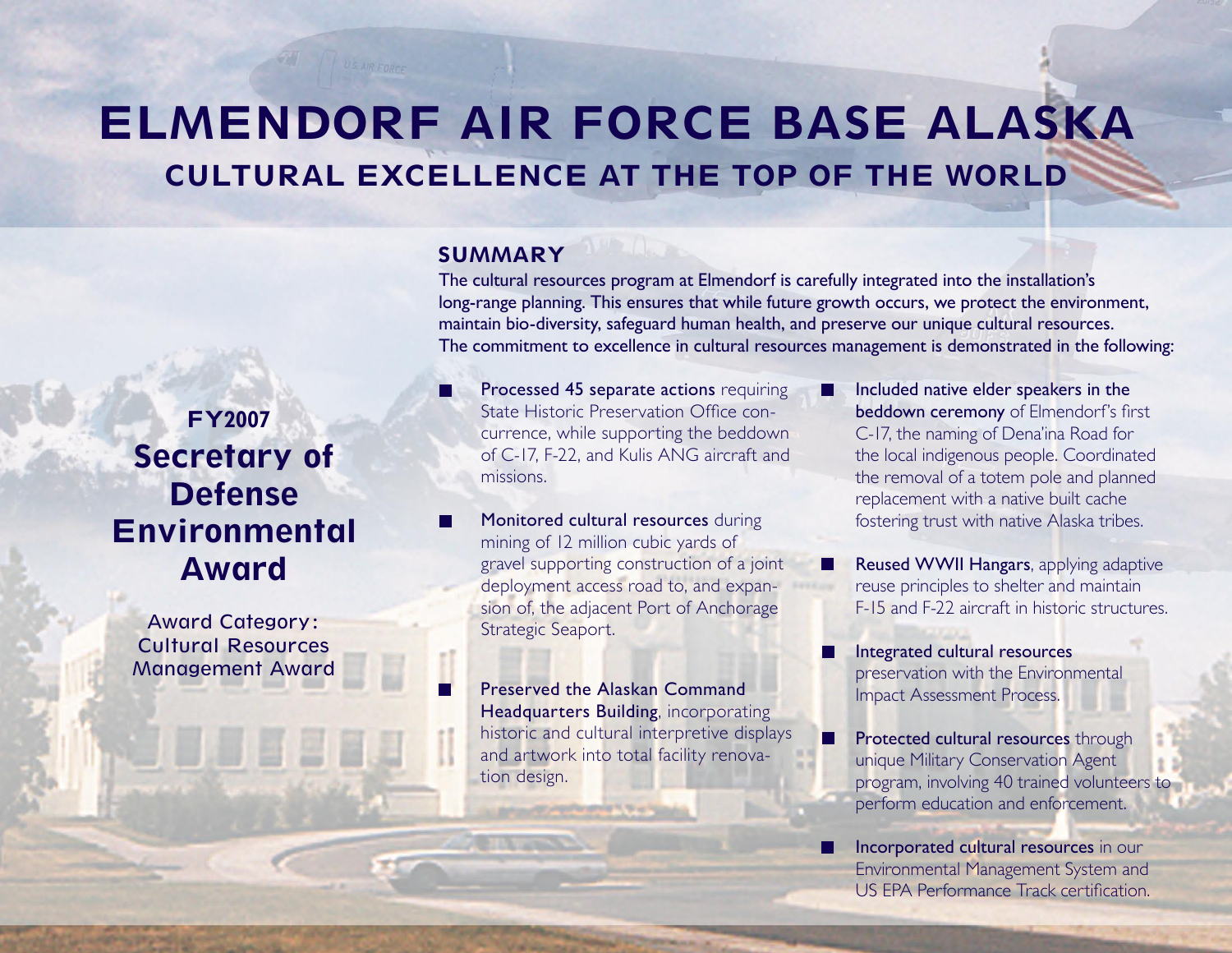### INTRODUCTION

Elmendorf Air Force Base (EAFB) in Alaska is home of Headquarters of the Alaskan Command (ALCOM) and the 3rd Wing. The 3rd Wing also serves as the host for the Alaska North American Aerospace Defense Command (NORAD) Region Headquarters, Eleventh Air Force Head- quarters, and many associate and tenant units. It consists of 6,500 military personnel, 9,600 family members, and more than 1,900 civilians. This proud fighting force is equipped with F-22, F-15, E-3, C-17 and C-12 aircraft.

The 3rd Wing provides air supremacy, surveil- lance, worldwide airlift, and agile combat support forces to project global power and global reach. It maintains the installation for critical force staging and throughput operations in support of worldwide contingencies, and provides medical care for all military forces in Alaska.

EAFB occupies 13,455 acres of land just north of Anchorage and immediately west of Fort Richardson in Southcentral Alaska. It skirts the shores of Knik Arm, the northern most extension of Cook Inlet, and lies in the Anchorage lowland. Surrounding the lowlands are the rugged moun- tains of the Chugach Range to the east and the Alaska Range to the north and west.



Mother with Two Cubs: This piece was commissioned to create a commanding sculpture visible from both inside and outside the base hospital. This is the largest bear form Sylvester Ayek, an Inupiat Eskimo from King Island, has ever created, with the mother weighing 6,000 lbs., and the cubs 1,500 lbs. each. This sculpture symbolizes our commitment to care for military families.

Alaska Natives are believed to have used the area extensively for hunting and fishing, as well as a base for whaling. First contact with Europeans occurred with the expedition of Captain Cook in 1778, who was later followed by Russian explorers. Russian trading posts were established in the early 1800s and trade continued until 1836, when a disastrous small pox epidemic reduced the local native population by 50%. As the population decreased, native residency shifted to the main villages of Eklutna and Knik, which exist to this day near the northern border of the base.

When the US gained control of Alaska in 1867, an influx of prospectors and miners began to settle in the area, and a group of homesteaders made entry onto the land encompassed by Elmendorf. Two of their buildings are preserved and in use today on base. In 1941, WWII neces- sitated the acquisition of the area for national defense. The base flourished as a pivotal op- erational base and staging area during the Cold War. In the post-Cold War era, Elmendorf is key to meeting both US Pacific Command's staging and throughput requirements, and US Northern Command and NORAD's homeland defense mission. Elmendorf and the adjacent Fort Richardson, which eventually will be combined into a joint base, are major economic contributors to both the Municipality of Anchorage and the state.

#### BACKGROUND

EAFB's current Integrated Cultural Resources Management Plan (ICRMP) serves as the cor-<br>nerstone for Elmendorf's successful cultural resources program, providing a wealth of information about archaeological sites, base history, completed studies, historic structures and districts, and guidance for the future.

#### Organization and Staffing

The cultural resources program falls within the 3rd Civil Engineer Squadron Environmental Flight. This program is staffed by civil service employees in the Environmental Planning and Conservation Element who oversee cultural and natural resources management, environmental planning, and enforcement. In addition, approximately 40 volunteers assist with cultural and natural resource protection.

The cultural resources staff supports outreach and implementation programs of a number of committees, which include the base Environmental, Safety and Occupational Health Council; Fort Richardson Cultural Resources Committee; Alaska DoD Native Liaison Committee; the Elmendorf Native Heritage Committee; and our open-to-the public Community Environmental Board.

Funding for the cultural resources program is budgeted annually and projects eight years into the future. Cultural resources projects have received \$40K in funding in FY06; \$65K in fund- ing in FY07; and have projected \$50K in FY08. Recent projects include an ICRMP revision, Cold War Inventory, multiple building mitigation projects, Historic American Building Survey/ Historic American Engineering Record (HABS/ HAER) documentation, cultural awareness, and education materials.

#### PROGRAM SUMMARY

The cultural resources program at Elmendorf is carefully integrated into the installation's long-range planning to ensure that future growth occurs in such a way as to protect the environ- ment, maintain biodiversity, safeguard human health, clean up legacy problems, and preserve our unique cultural resources.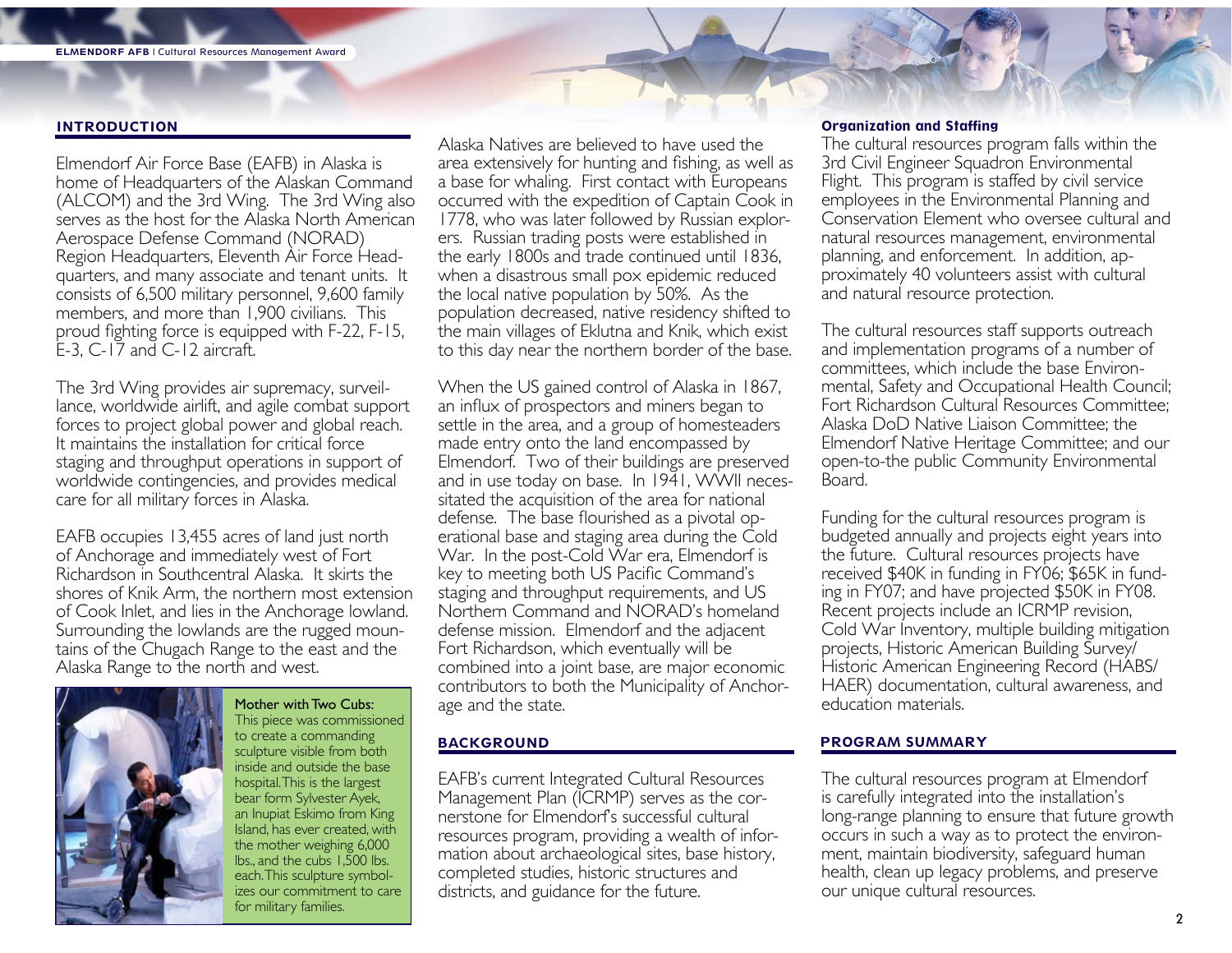EAFB recieved its first C-17 named "Spirit of Denali" in June 2007. This aircraft was the first of eight and was piloted by a mixed crew — two pilots and two loadmasters from active duty Air Force and Alaska Air National Guard. The airlifter is flown by the 517th Airlift Squadron and the Alaska ANG's 249th Airlift Squadron. The keynote speaker was native elder, Prof Eliza Jones, who emphasized local native heritage.



#### ELMENDORF BASE DEVELOPMENT

EAFB is an exciting place, undergoing many dramatic changes to include adding major new weapon systems and upgrading and/or building new base infrastructure. We are in the middle of a \$392 million infrastructure expansion that includes new roadways and hangars to support several squadrons of C-17s and F-22s. Multiple facilities are also being built to support a BRAC-driven transfer of the Kulis Air National Guard (ANG) from Ted Stevens Anchorage International Airport to Elmendorf, along with the construction of a new regional VA hospital.

Beyond our military mission, EAFB is supporting the adjacent Port of Anchorage Strategic Seaport Expansion Project by providing over 12 million cubic yards of gravel fill, impacting more than 375 base acres. This expansion project is vital to the continued growth of Southcentral Alaska and provides a strategic gateway for military deployments.

To support this frenzied development, the base cultural resources staff has integrated cultural resource protection into the existing Environmental Impact Analysis Process (EIAP). This enhances the flow of dynamic information, education of key staff, and provides consistent communication with emphasis on mission support. An excellent example of this synergy involves the construction of Dena'ina Road. This is a new seven-mile-long all-season road, much of it cut through undeveloped acreage, from Fort Richardson through EAFB to the Port of Anchorage. It supports a vital mission requirement to quickly move Army Stryker vehicles from Fort Richardson to port facilities for rapid deployment.

Through the EIAP processes, the public, including the local native tribes, became integral partners in the success of this project. Detailed field surveys along the proposed route, which included site visits from local village elders, discovered and documented over 200 cultural artifacts. This overwhelmingly positive experience demonstrated that changing mission requirements can be compatible with community and native issues and concerns.

#### Cultural Resources Evaluation Procedures

Elmendorf employs a unique "living history" approach in our cultural resources evaluations. This "living history" emanates from those who have been here before us. In the Anchorage area, hundreds of retired military personnel provide a wealth of WWII and Cold War -era knowledge of Elmendorf. Alaska pioneers homesteaders - have described their pre-military days on what is now our base and documented in our *Homestead Study.* An active native community adjacent to Elmendorf has blessed us with village elders who have been invaluable sources of information regarding the indigenous history and traditional use of the local area.

Additional tools we used included several aerial surveys taken over a 50-year period. This, coupled with an extensive Geographic Information System database allows us to expeditiously identify potentially historically valuable sites. In a typical year, the cultural resources staff reviews approximately 300 work orders, of which about 20% will require a more detailed cultural resources assessment.

For new construction and building upgrade projects, the cultural resources staff works very closely with planners and design engineers. Staff members determine the need for National Historic Preservation Act (NHPA) coordination as projects evolve, prepare required documenta- tion, negotiate mitigation, and ensure contract compliance. Another key component factored into base planning and design is the active involvement of our local State Historic Preserva- tion Office (SHPO). Partnering with them in the early stages of planning and design has been tremendously successful, resulting in base development being in harmony with cultural resources protection.

Our cultural resources evaluation does not end in the planning phase. We work very closely with construction managers during the building phase to monitor any real-time cultural resourc- es issues. For example, during gravel extraction in support of the Port of Anchorage expansion project, work was halted when potential WWII and Cold War artifacts were discovered. One of these artifacts included a WWII-era Army Air Corps aircraft.

In summary, the critical role we play in cultural resources management is balancing our ever changing mission requirements with cultural resources protection. Our success in accomplish- ing this on Elmendorf comes from identifying and preserving the best of our heritage and documenting the history that is affected by new development.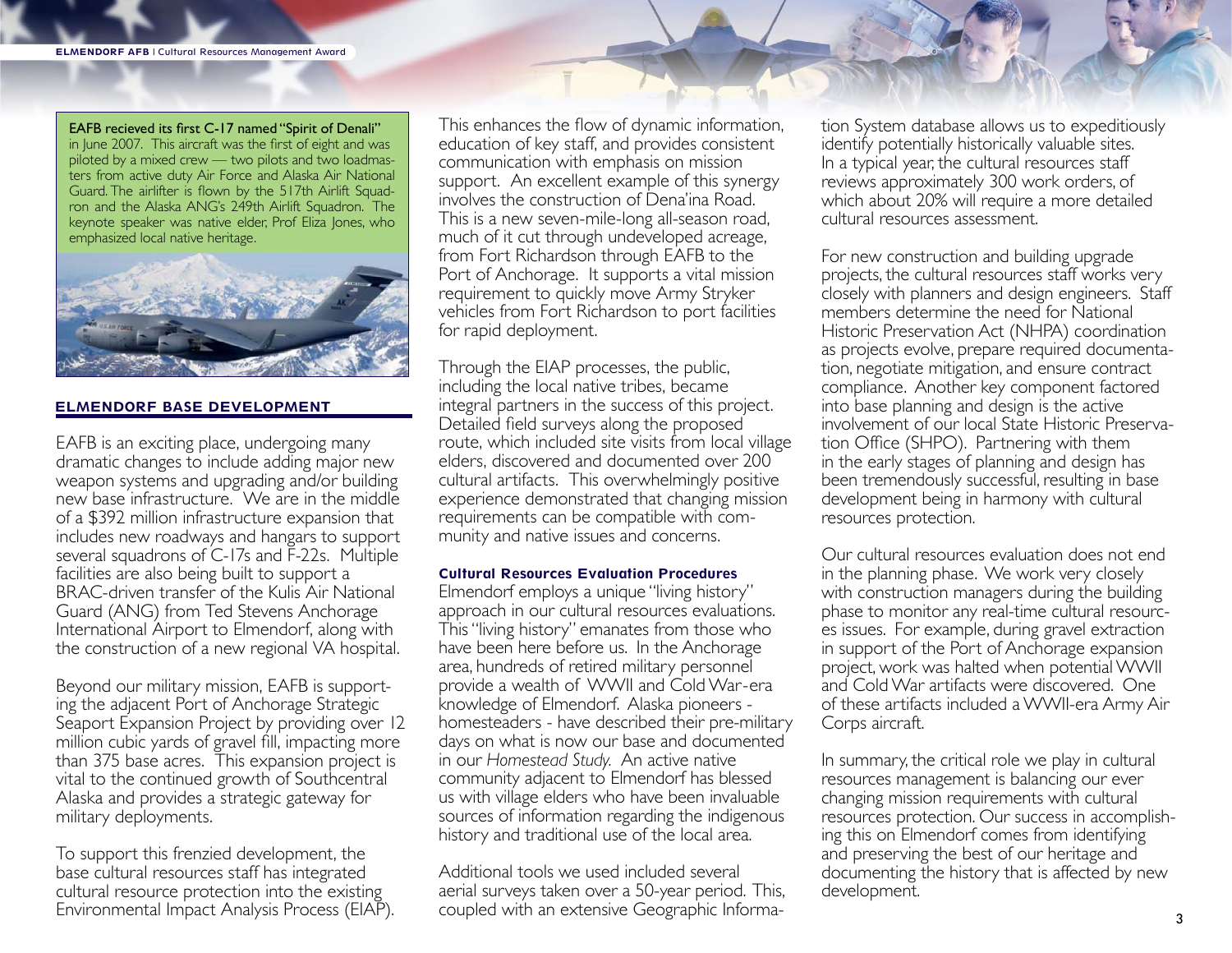| <b>ELMENDORF AFB HISTORIC DISTRICTS</b>                                 |                                                                                                                                                                                                                                                                                                                                 |
|-------------------------------------------------------------------------|---------------------------------------------------------------------------------------------------------------------------------------------------------------------------------------------------------------------------------------------------------------------------------------------------------------------------------|
| <b>Flightline District</b>                                              | This district includes 13 buildings associated with the original mission, construction, and develop-<br>ment of the base as a WWII airfield. It includes the hangars which have architectural significance<br>as representing the period of building technology and engineering.                                                |
| Alaska Air Depot<br><b>District</b>                                     | The Alaska Air Depot District has been referred to as one of the most important units on the<br>base as it was the location of maintenance activities for the support of Eleventh Air Force aircraft.<br>This district contains a large area of taxiways, aircraft hangars and warehouses.                                      |
| <b>General's Quad</b><br><b>Residential Historic</b><br><b>District</b> | The General's Quadrangle is in the heart of the cantonment area. It contains several senior com-<br>mander quarters and the Alaska Chateau, which has been used to temporarily lodge important<br>guests. One of the quarters was used for meetings between President Nixon and Japanese<br>Emperor Hirohito in September 1971. |

### HISTORIC BUILDINGS AND STRUCTURES

Unlike many military bases throughout the United States, EAFB's history is relatively new, beginning with the advent of WWII. Many of the structures built in the WWII era were hastily constructed with no thought of long-term use. This, coupled with the harsh arctic climate, has made preservation a formidable challenge. The years subsequent to WWII saw tremendous infrastructure growth in response to our coun- try's Cold War necessity for national security. Our wealth of historic buildings and structures dates to this era. These facilities, which include many aircraft hangars, command facilities, and storage buildings remain vital components of our modern-day mission. Only recently has new construction begun to replace these structures.

# Historic Districts

Elmendorf has three historic districts. These historic districts include our flightline, Alaska Air Depot, and the General's residential quarters. Each of these districts are comprised of WWII and/or Cold War era structures.

# Historic Buildings

Elmendorf has about 600 buildings, many beyond 50 years of age. Of these, 52 meet National Register of Historic Places eligibility standards. Hangar 5 is an example of one of these historical facilities. In this hangar, Japanese Emperor Hirohito disembarked from his aircraft in Sept 1971 to visit the United States.



Adaptive Reuse: WWII-era hangars are currently being used for maintenance of modern fighter aircraft. This hangar supported the P-38 Lightning during WWII and Century-series fighters during the Cold War. Now it serves the nation's most modern aircraft, the F-22 Raptor.

| <b>SHPO MEMORANDUM OF AGREEMENTS</b>                                              |                                                                                                 |  |  |
|-----------------------------------------------------------------------------------|-------------------------------------------------------------------------------------------------|--|--|
| Ongoing                                                                           | Closed                                                                                          |  |  |
| Log Cabin (6485)<br>Wood Shop (9340)<br>Vehicle Storage (9342)<br>HQ ALCOM (9480) | Firing Range (4305)<br>Old Hospital (4905)<br>Heating Facility (4913)<br>Medical Clinics (5887) |  |  |
| Avionics Shop (10547)                                                             | Marine Reserve Ctr (5893)<br>Printing Facility (10459)                                          |  |  |

This marked the first time a Japanese Emperor ever set foot on foreign soil. Hangar 5 and similar hangars on base have housed everything from propeller-driven aircraft, to century-series jets, to modern F-15s and F-22s. Additionally, there are 27 sites on base that predate military construction. These include homestead cabins and areas having Alaska Native presence. Four of these sites are potential candidates for eligibil- ity in the National Historic Register.

# ACHIEVEMENTS

EAFB is undergoing the most significant expansion of infrastructure since the Cold War era, consequently these are exciting times for the cultural resources staff. Our proactive approach of integrating cultural resources requirements at the very earliest stages of planning and design has allowed us to outpace development efforts. This heightened tempo allowed our staff to process 45 separate actions involving SHPO concurrence. Of these, 23 involved the demolition of WWII - or Cold War-era buildings, 11 of which required Memorandums of Agreement. We are proud that 100% of our requests were approved by SHPO, resulting in no mission delays.

# Program Highlights (C-17 and F-22 Aircraft)

Elmendorf is proud to be the home of two new F-22 squadrons (totaling 40 aircraft) and one eight-plane C-17 squadron.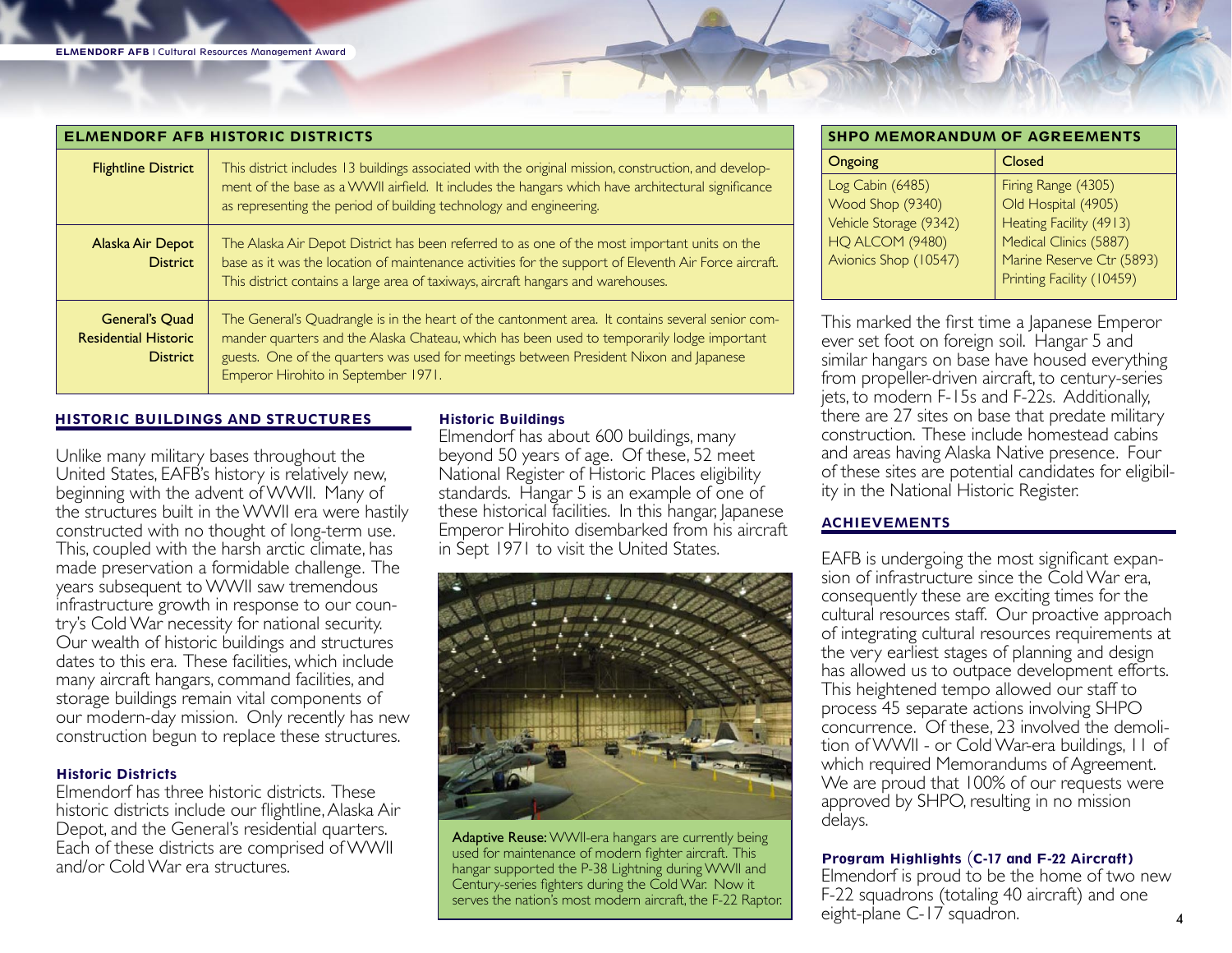Retrofitting our 50-year old hangars to meet some of the modern needs of these highly sophisticated weapon systems proved to be impractical - the C-17 because it is simply too large and the F-22 because of their super hightech requirements. For these reasons, each squadron required new facilities to be built. Leading the list of 20 new facilities to support these weapon systems are the Large Airframe Maintenance Hanger for C-17s and the Low Observable Maintenance Facility for the F-22s.

The cultural resources staff has stayed abreast of this heightened new construction activity by flawlessly meeting every federal and state<br>requirement necessary to construct these facilities. Cultural resources requirements included everything from contributing to Environmental<br>Assessments to conducting SHPO coordina- $\frac{1}{\pi}$  tion - even to the naming of our first C-17 the "Spirit of Denali", in honor of our Alaska Native heritage.

#### Kulis ANG Relocation

The BRAC-mandated relocation of the Kulis ANG mission to EAFB also required substantial infrastructure changes. The  $20+$  new aircraft, including C-130s and HH-60s, associated with Kulis will require a minimum of seven new buildings and adaptive reuse of several other existing structures on base. Like the beddown of the C-17s and F- 22s, Kulis has also required extensive cultural resources support, to include the Environmental Impact Assessment Process and SHPO interaction and concurrence.

#### Port of Anchorage Expansion

The Port of Anchorage Strategic Seaport Expansion Project includes filling 135 acres of tidelands. This effort requires the mining of 12 million cubic yards of gravel from Elmendorf. In a win-win situation, the Port needed gravel and Elmendorf needed the hilly area north of our



Dena'ina Road Dedication Ceremony: Former Alaska Governor William Sheffield, Director of the Port of Anchorage, Ms. Dorothy Cook, President of the Native Village of Eklutna, Brig Gen Tom Tinsley, Commander, 3rd Wing, and Mr. Michael Carter, Director of the Office of Environment at the Maritime Administration, reveal the new "Dena'ina Road" name located on Elmendorf. The road was dedicated to the Dena'ina people, which means 'The Real People'.

North/South runway leveled for safety reasons. Thus, an agreement was established to let the Port extract the gravel from base acreage.

A key ancillary component of the Port of Anchorage expansion is the development of an all-season access road from Fort Richardson, through Elmendorf, to the Port. This road provides a rapid and secure gateway to deploy the Army's Stryker Brigade Combat Teams and its associated logistical support. A major aspect of this work included our requirement to have a contracted cultural resources specialist on site during construction. As a result, more than 200 artifacts were discovered, ranging from aircraft to buried Quonset huts.

#### Alaskan Command Headquarters Building

The retrofit of the headquarters for the Alaskan Command (ALCOM) is a showcase example of cultural resources preservation. This 1948 structure was simply inadequate to<br>meet the needs of today's high-tech DoD. Serious debate was given to demolish this facility and build new.

Through the tireless efforts of our cultural resources staff, the case for preservation rather than demolition won the day. As a result, this building will be preserved and retrofitted to meet modern electrical, heating and ventilation and operational standards. The new interior construction design replicates original design décor and includes interpretive historical displays and artwork throughout the facility.

Preserving this facility that provides the most senior Alaska military leadership a modern operational headquarters conveys a strong message that cultural resource protection is of paramount importance in the execution of our mission.





ALCOM Building: A Memorandum of Agreement was signed in 2007 with the State Historic Preservation Office covering renovation and restoration projects for the Headquarters Alaskan Command. The HQ ALCOM building was completed in 1948 and built as a major command headquarters. This 81K square foot facility is eligible for the National Historic Register. The original cost of this facility was \$1.7 million.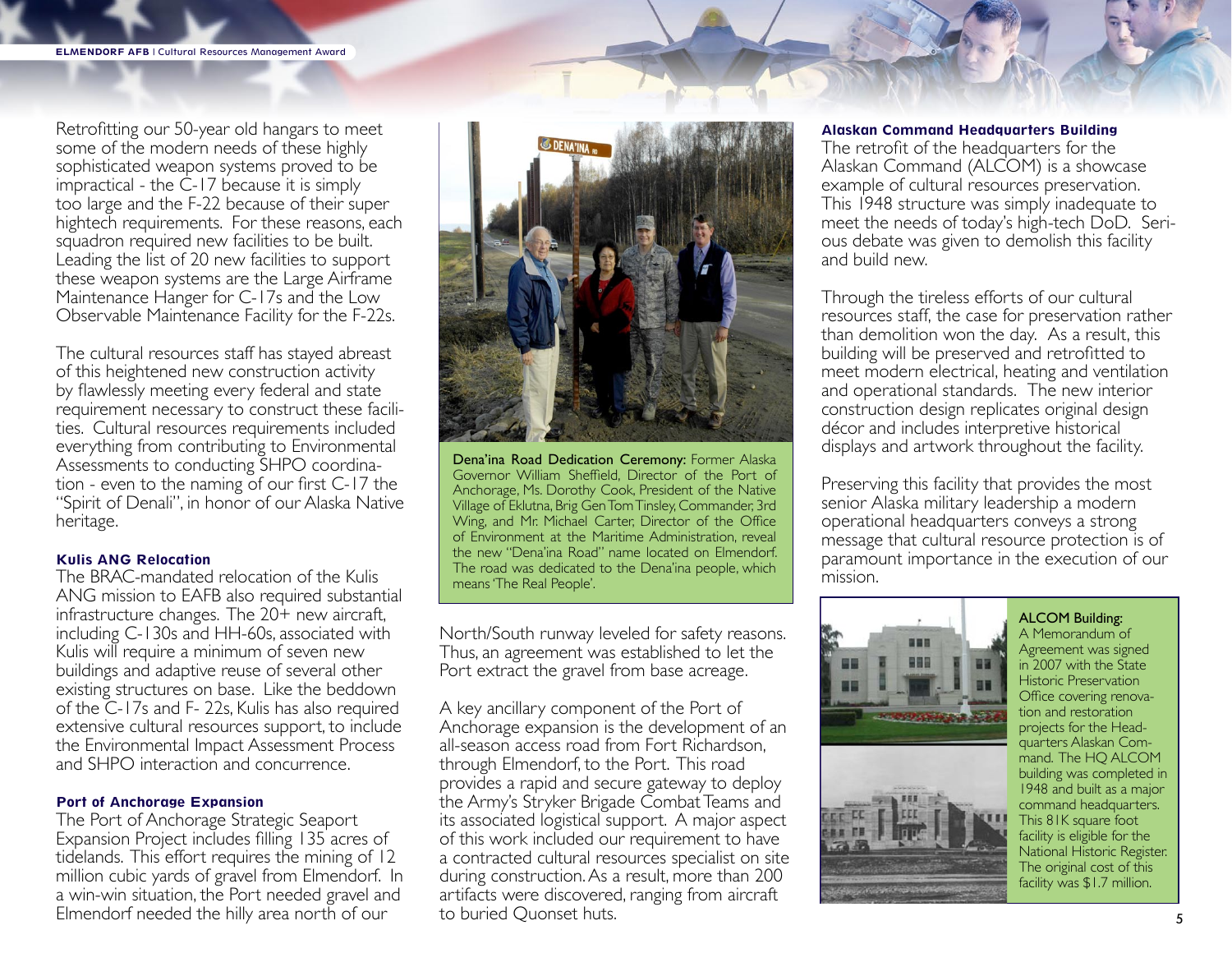#### Tuskegee Airmen

Air Force heritage was incorporated into our newest associate unit with the reactivation of the 477th Fighter Group, originally of Tuskegee Airmen fame, and now the only Air Force Reserve F-22 Group. Several original Tuskegee Airmen were invited and participated in the activation ceremony. The famous African American aviators are known for their combat skills earning two Presidential Unit citations during WWII.

# ALASKA NATIVE RELATIONS

EAFB has fostered positive relations through extensive coordination and government-togovernment communications with our local tribal governments in a period of significant mission and associated infrastructure changes. The base emphasizes a relationship with local Alaska Natives that is built on mutual cooperation and trust. An integral component of this is our strong and active Native Liaison Program where tribal elders are viewed as key contributors to the success of the base mission. This program helps to integrate the concerns of the local Knik, Tyonek, Tanacross, Tanana, and Eklutna tribes into the decisions of the 3rd Wing.

Our positive native relations are also enhanced through our Community Environmental Board (CEB). This 17-member board, co-chaired by our vice wing commander and a civilian counterpart, meets bi-annually and serves as our way to inform the public of base environmental activities. We are proud to have a representative from the Native Village of Eklutna as one of the board members. The following examples highlight our successes.

# Port of Anchorage Expansion

Local native tribes enthusiastically contributed their knowledge during the Port of Anchorage Expansion project, seeing this as a way to



Totem Pole Ceremony: The base totem pole, an icon which has graced Elmendorf's Arctic Warriors for nearly three decades was taken down because the wood deteriorated to the point where it became a safety issue. The craftsman who carved the pole in 1980, Former SSgt Michael Chester, was the keynote speaker at the wing ceremony hosted by Brig Gen Tom Tinsley, Commander, 3rd Wing. Consultation with the Native Village of Eklutna on the removal was conducted and an Alaska Native cache is planned for construction in 2008.

potentially discover previously unknown native activity. Tribal elders from the native villages of Eklutna and Knik conducted site visits and helped to identify 10 "loop trees" - culturally modified birch trees used for navigation and ceremonial purposes. So successful was this cooperative effort that elders from the two tribes asked for the new allseason road from Fort Richardson to the Port to be named Dena'ina, "The Real People", in honor of their heritage. This request was honored and the road was dedicated in an official ceremony.

# C-17 "Spirit of Denali"

In June 2007, the official C-17 beddown ceremony paid tribute to our Alaska Native heritage (see picture). This ceremony, attended by hundreds of local residents and native peoples, focused on honoring our local native heritage. Key in this ceremony was naming our first C-17 aircraft the "Spirit of Denali." The word Denali, "The High One", is the native name for Mount McKinley, and originates from the Koyukon-Athabascan native language. Alaska Native, professor Ms. Eliza Jones

provided a rich native heritage message at this ceremony, which received worldwide attention.

# Elmendorf Totem Pole

The base's wooden totem pole, an icon gracing Elmendorf's Arctic Warriors for more than three decades, had to be brought down due to safety concerns from decomposition. Prior to its removal, a concerted effort involving local natives was conducted in order to bring the pole down with dignity versus allowing it to collapse. The original craftsman of this totem pole, former SSgt Michael Chester, still lives in the area and graciously served as the keynote speaker during the removal ceremony. The pole told our base history through native icons. Plans are now underway to replace this pole with an authentic Alaska Native cache which will include an interpretive display. This new cache will be built with the help of Native Village of Eklutna traditional craftsmen.

# AWARENESS AND EDUCATION

Promoting and preserving our rich cultural resources is a shared goal of Team Elmendorf. The main vehicle for achieving this goal is through our Environmental Management System (EMS) program. EMS, which is patterned after international environmental standards focuses on sustainability and preservation of precious resources. An integral component of our EMS program is the commander's environmental policy statement which establishes our goals for environmental sustainability. In this policy, cultural resources are key assets to be preserved and protected. Over 6,500 base personnel received EMS Awareness Training promoting environmental protection and cultural resources sustainability. In May 2007, EAFB underwent a rigorous threeday independent EMS audit to gauge the health of our program. Not a single nonconformance was noted during this audit.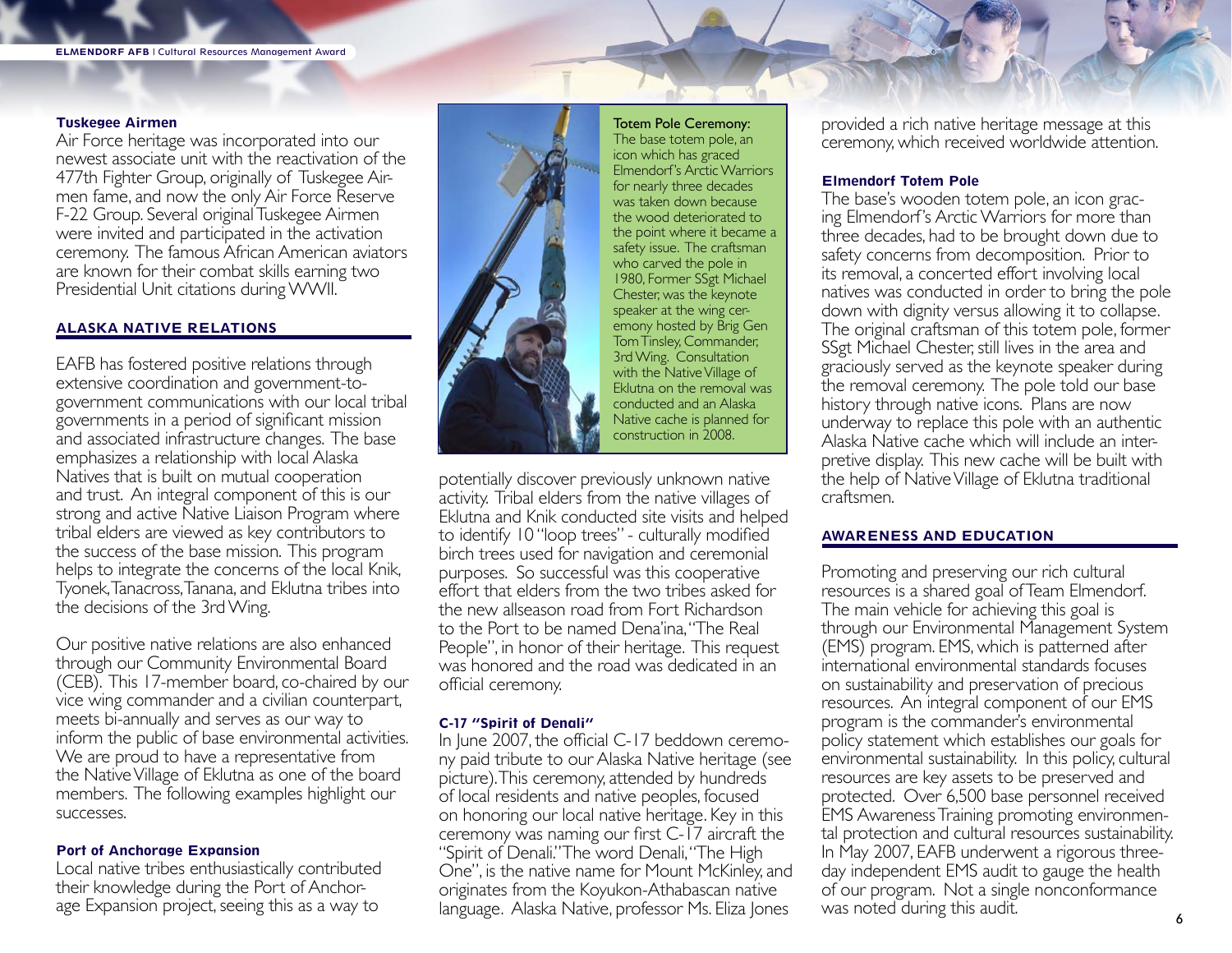One of the many positive findings of this audit focused on our superb cultural resources management. As a result of this audit and the diligence of our environmental warriors, EAFB went on to earn the prestigious US Environmental Protection Agency (EPA) National Performance Track certification. EAFB is the first facility, private or military, in Alaska to receive this elite certification. EPA Admin- istrator Stephen Johnson stated in regard to EAFB's Performance Track, "Your facility is being recognized for its commitment to continuous environmental improvement and for its impres- sive record of environmental management and performance."

#### Awareness and Community Relations

To foster an awareness of the rich cultural history, EAFB's cultural resources staff regularly conducts tours of the base. Twenty four of these tours were conducted in 2007. Highlights included visits to our historic districts to view architectural designs and to the base hospital to review our extensive collection of native artifacts on display throughout the hospital. The hospital displays showcase native Alaskan clothing, tools, and artwork. Life-size bear statues made of marble, hand carved benches, and many authentic artifacts bring the culture to life and spark interest in the visitors and patients. This program received a "best practice" finding during a recent headquarters ESOH Compliance Assessment Management Program cultural resources assessment.

#### Base Conservation Education Center

A "must-see" stop for any visitor to EAFB is our Conservation Education Center located in one of the oldest structures on base, a rustic log cabin circa 1945. This visitor center contains a world-class exhibit of Alaskan wildlife and detailed pictorial presentations of EAFB throughout its military history. Thousands of



Alaska Native Clothes and Tools: Displays at the base hospital include a collection of Native Art Collection; primarily functional clothes and tools. Thousands of service members and their families view these displays. According to anthropologists and folklorists who base their categories on linguistic and cultural similarity, there are four major groups of Alaska Natives. The items on display from these groups have information cards describing each object.

people from all over the world have signed our guest log book and have consistently congratulated us for our remarkable cultural and natural resources displays.

#### Military Conservation Agent Program

To protect our cultural and natural resources, EAFB began a unique program called the Military Conservation Agent (MCA). This pioneering program, open exclusively to active duty military volunteers, provides extensive cultural and natural resources training in order to protect base personnel and assets. This 40 person program has been a resounding success and contributes a minimum of three man-years each year to our cultural and natural resources protection. MCA agents have full Conservation Law Enforcement authority on base, and accept this responsibility as an additional duty. MCA agents routinely patrol the installation, using everything from snow machines to patrol vehicles, in order to protect our cultural and natural resource assets. MCAs also respond to

various other vital taskings, such as responding to wildlife-human encounters and providing education in the field. Twenty-seven of our MCA agents were awarded the Excellence in Volunteerism Award. Many of these volunteers have used this training to begin a new career after their enlistments.

#### SUMMARY

Cultural resources sustainability and protection are woven into the fabric of our military mission. We are immensely proud of our cultural resources program and hope this award submission captures your admiration for the efforts we have accomplished. The thousands of military members that have been blessed with an assignment on Elmendorf will forever remember the rich beauty and heritage that is here for all to revere. We believe the environmental ethics learned here by these warriors will serve our country well, as cultural resources indeed are truly national treasures.